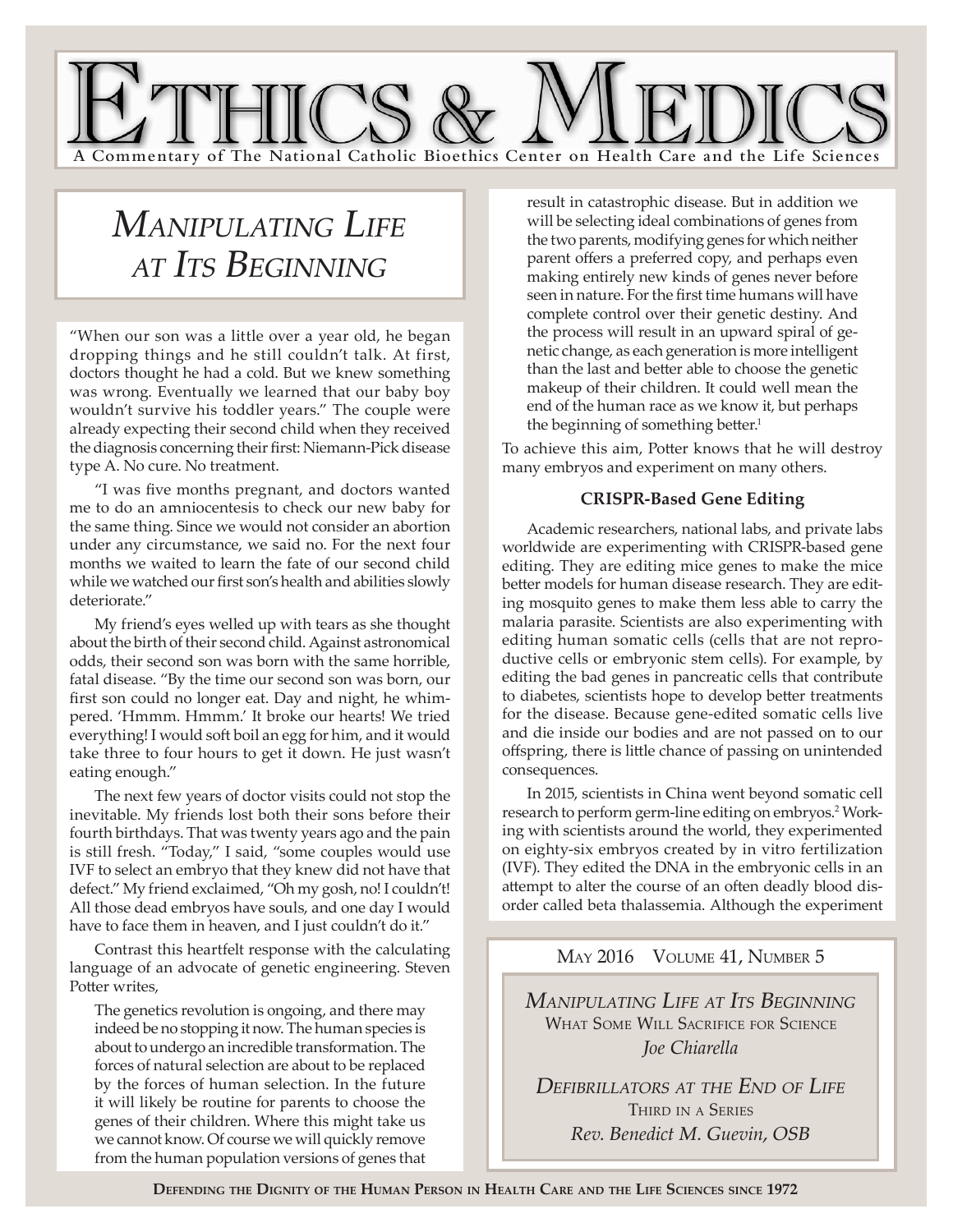## Ethics & Medics

failed because of "off-target" cuts in the DNA, it sent a cold chill around the world.

In part because of that failed experiment, scientists convened the International Summit on Human Gene Editing, which took place in Washington, DC, December 1 to 3, 2015.<sup>3</sup> Although the discoverers of CRISPR and other scientists, researchers, educators from around the world gathered to discuss how to define boundaries around gene editing, the summit did little to slow germ-line editing experimentation. Two months after the UK Academy of Sciences participated in the summit, the United Kingdom granted a license to researchers at the Francis Crick Institute in London to "edit" up to one hundred and twenty human embryos.4

## **Off-Target Effects**

An off-target effect happens when a scientist targets a specific sequence of DNA to delete, change, or insert and makes that change but unintentionally executes an additional change somewhere else. Our genes make up only about 1.5 percent of our DNA's 3.2 billion base pairs (paired molecules with the abbreviations A-T and C-G). Targeting a specific sequence of base pairs in a gene doesn't preclude the possibility that the exact same sequence appears elsewhere in the genome.

Editing a second or third sequence could have unpredictable results. An off-target effect in the germ line carries unknown risks. This means that an edited embryo implanted in utero may be born with mutations never seen before.

The summary conclusion statement from the geneediting summit supported restricting the implantation of gene-edited embryos but not restraining the editing of embryos for research purposes.<sup>5</sup> (It thus supported the recent UK decision.) The US National Institutes of Health, however, prohibit both, because of the bioethical responsibility to gain full consent before attempting any treatment.<sup>6</sup> Since the embryo cannot grant consent, the treatment cannot be allowed. This prohibition considers the embryo a patient and thus leans in the direction of considering the embryo a person.

#### **Other Biological Risks**

We will not know the effects of editing eggs, sperm, or embryos until those embryos become adults who procreate. The only way to measure the long-term safety of gene editing is to track edited embryos to adulthood and then track their progeny. Current gene sequencing technology isn't precise enough to measure the multigenerational outcomes of these edits.

The primary reason for editing an embryo is, in theory, to avoid a horrific disease. Yet history and our fallen human nature suggest that once it is possible to edit an embryo, those with different views on research boundaries will edit embryos for other purposes. This is the "designer baby" problem, although Potter calls it an opportunity for parents to "choose the genetic makeup of their children."

## May 2016

To illustrate this inevitability, clinics that used to offer preimplantation genetic diagnosis (PGD) only to avoid serious disease now also offer "family balancing," also known as gender selection. If parents want a girl, a clinic tests several IVF embryos until it finds one that is free of the target disease and is also a girl. The boy embryos that were also completely free of the target disease are frozen or destroyed. This is the tip of the eugenics iceberg.

Allowing a tool like CRISPR to be used on their embryos, parents can design hair, skin, and eye color, height, muscle strength, muscle speed, and many other attributes that are controlled or influenced by one or more genes.<sup>7</sup> This is a new kind of clinical eugenics, which is easy to rationalize because you can't look an embryo in the eye.

But even these designer eugenic edits come with risks. The human genome was sequenced around the turn of the century, but our understanding was limited. We knew genes governed the creation of proteins. We now know that the folding of that protein into its threedimensional shape can be as important to its function as the gene that created it. In other words, the gene is only part of the puzzle of what the gene controls. Individual proteins often affect more than one bodily process. The same will be true of eugenic edits—only we do not know what the unintended effects will be.

It is important to note three points about gene editing and IVF/PGD. First, it is impossible to edit the DNA of an embryo in the uterus; IVF is the only way. But for every implanted IVF embryo, many more embryos (human beings) are frozen or destroyed outright. Some estimates place that ratio as high as sixteen to one.

Second, editing the DNA of an embryo is tricky and has not yet been done successfully. Third, some argue that, if the goal is to avoid genetic disease, then IVF/PGD can achieve that goal with fewer risks than gene editing.

## **New Pharmaceuticals and Therapeutics**

CRISPR is not just scientific exploration; it is at the center of an exploding and contentious industry. With over two hundred nations on the planet, this is a competitive global issue. Scientists are afraid someone else will make a discovery before they do.

The CRISPR discoverers have become cofounders of several companies: Editas Medicine, Caribou Biosciences, Intellia Therapeutics, and CRISPR Therapeutics. These companies seek to commercialize the CRISPR technology and have received over \$398 million in venture capital funding so far.8 Recently, Editas—a one-year-old company with no products or revenues—raised \$94.4 million in an IPO and, as of this writing, is valued at \$1.1 billion.<sup>9</sup> Editas also signed a deal with Juno Therapeutics worth up to \$700 million.<sup>10</sup> CRISPR Therapeutics inked a deal with Bayer AG worth over  $$335$  million.<sup>11</sup> Venture capitalists and existing companies like Bayer see CRISPR as the foundation of the next generation of pharmaceutical, therapeutics, and food companies.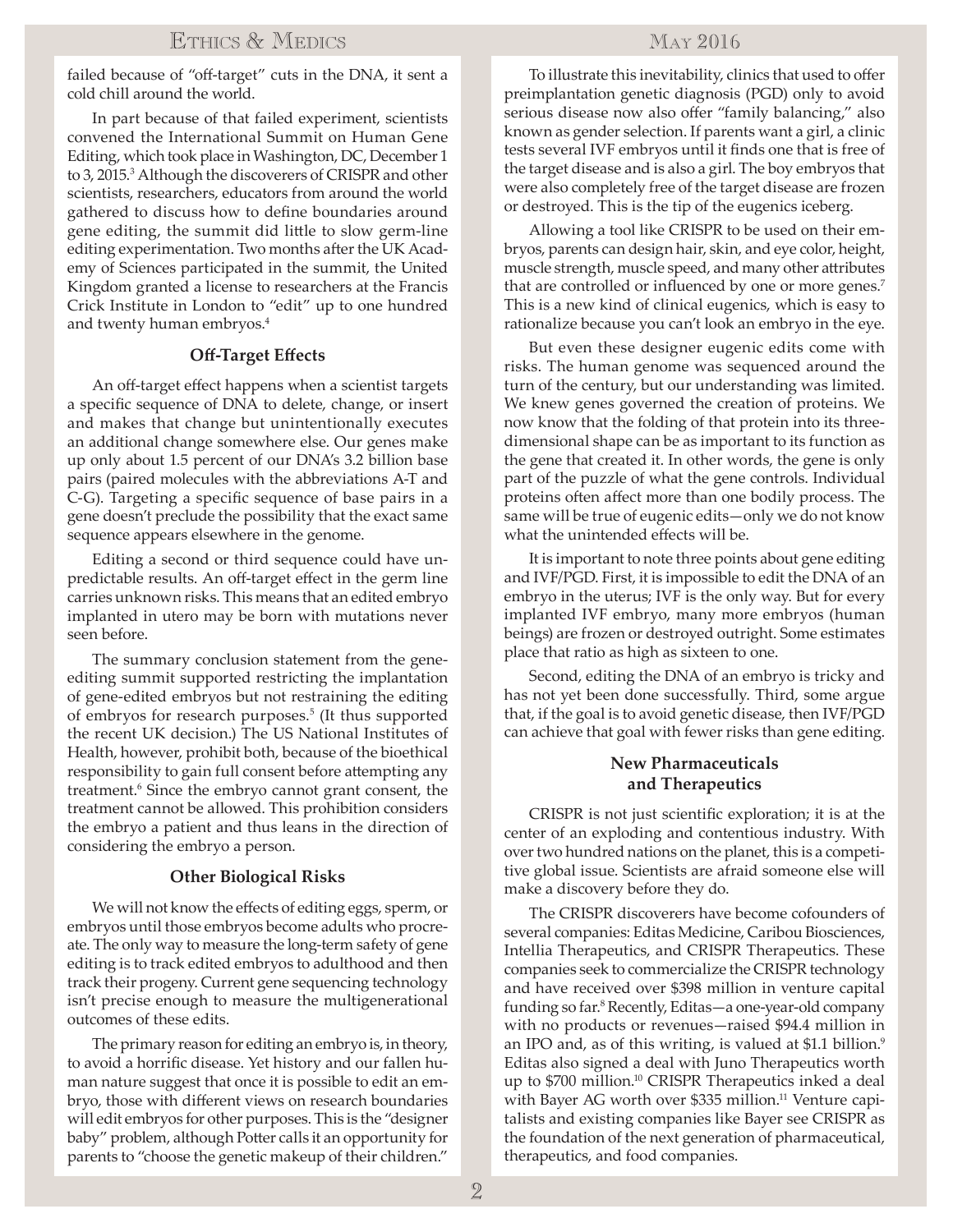## Ethics & Medics

However, Cellectis, a French biotech company, and others have sued one or more of these companies over patents related to CRISPR and genome engineering. With a collective investment, in one year, of over \$1.5 billion and with huge multinationals fighting over patents, the stakes are high. Losers are more likely to press the ethical boundaries to recover their losses.

## **Considering the Moral Effects**

It is tempting to say that those raising the alarm over CRISPR are overreacting. But the alarm isn't only about CRISPR; it's about the steady march of science, which clearly illustrates man's determined pursuit of ways to manipulate life at its earliest stages. It is foolish to think that this trend will stall or reverse without some external motivator.

Scientists discover *how* things work—and with that knowledge manipulate the world around us for our collective good. This has given rise to electricity, medicine, and other important discoveries. Businesses use those discoveries to efficiently manufacture products, increase access, and raise our standard of living.

But when science, government, and business are not restrained by asking *why* within the realm of the philosophical and theological, great atrocities may result.

At the gene-editing summit, only one bioethicist spoke. No theologians were present to ask why. And to date, none of the CRISPR companies have a bioethicist on their board of directors or board of advisors. Why?

Joe Chiarella

*Joe Chiarella is a high-tech businessman who lives and works near Harrisburg, Pennsylvania.*

- 1. Steven Potter, *Designer Genes: A New Era in the Evolution of Man* (New York: Random House, 2010), 175.
- 2. David Cyranoski and Sara Reardon, "Chinese Scientists Genetically Modify Human Embryos," *Nature News*, April 22, 2015, doi:10.1038/nature.2015.17378.
- 3. National Academies of Sciences, Engineering, and Medicine, "International Summit on Human Gene Editing," *Human Gene-Editing Initiative*, accessed March 23, 2016, http://nationalacademies.org/gene-editing/Gene-Edit-Summit/index.htm.
- 4. Sarah Knapton, "British Scientists Granted Permission to Genetically Modify Human Embryos," *Telegraph* (UK), February 1, 2016, http://www.telegraph.co.uk/.
- 5. National Academies of Science, Engineering and Medicine, "On Human Gene Editing: International Summit Statement," news release, December 3, 2015, http://www8.nationalacademies.org/.
- 6. National Institutes of Health, "Statement on NIH Funding of Research Using Gene-Editing Technologies in Human Embryos," news release, April 29, 2015, http://www.nih.gov/.
- 7. Jasmeet Sidhu, "How To Buy a Daughter," *Slate*, September 14, 2012, http://www.slate.com/.
- 8. For details about founders and funding, see individual company entries at CrunchBase, http://www.Crunchbase.com. See also "7 Gene Editing Companies Investors Should Watch," *Nanalyze*, April 25, 2015, http://www.nanalyze.com/.
- 9. Caitlin Huston, "Editas Medicine Opens above Issue Price in Its Market Debut," *MarketWatch*, February 3, 2016, http://www .marketwatch.com/.
- 10. Aaron Krol, "Juno Therapeutics Partners with Editas Medicine on CRISPR-Engineered Cancer Immunotherapies," *Bio-IT World*, May 27, 2015, http://www.bio-itworld.com/.
- 11. Bayer AG, "Bayer and CRISPR Therapeutics AG Join Forces to Discover, Develop and Commercialize Potential Cures for Serious Genetic Diseases," news release, December 21, 2015, http://www .press.bayer.com/.

## *Defibrillators at the End of Life*

I recently published three articles on pacemakers.<sup>1</sup> My focus in these articles was to examine the moral permissibility of deactivating a pacemaker at the end of life or letting the pacemaker's battery run out. I determined that both—deactivation and letting the battery run out—were morally impermissible.

Another type of cardiac device is also often used in treating patients with heart irregularities, namely, a cardioverter defibrillator. I address here the issue of whether or not this device can morally be deactivated at the end of life.

## **Purpose of the Device**

A cardioverter defibrillator monitors a patient's heart rate and rhythm to prevent sudden cardiac death due to life-threatening dysrhythmias, or irregularities of the heart beat, such as ventricular tachycardia (rapid heart beat) or ventricular fibrillation (severely abnormal heart beat). A defibrillator restores a normal rhythm by means of antitachycardia pacing, cardioversion, defibrillation, or back-up cardiac pacing.<sup>2</sup> It also administers a shock when necessary to restore the patient's normal rhythm. While very effective in preventing death from sudden cardiac arrest, cardioverter defibrillators are not without their problems, which may be particularly challenging during the dying process.

For our current purposes, I will leave aside the matter of disabling a cardioverter defibrillator in order to cause death. It is never permissible to stop treatment *in order to cause the death of the patient*—an issue I have addressed sufficiently in my articles on pacemakers. My current focus is on whether or not disabling a cardioverter defibrillator is akin to deactivating a pacemaker or letting its battery run out at the end of life. With pacemakers, I tentatively concluded for various reasons that pacemaker deactivation, whether active or passive, is not morally licit. Does the same conclusion apply to the cardioverter defibrillator? No, it does not, for the following reasons.

### **Reasons for Deactivating**

First, unlike a pacemaker, the presence and workings of which are not felt by the patient, a cardioverter defibril-